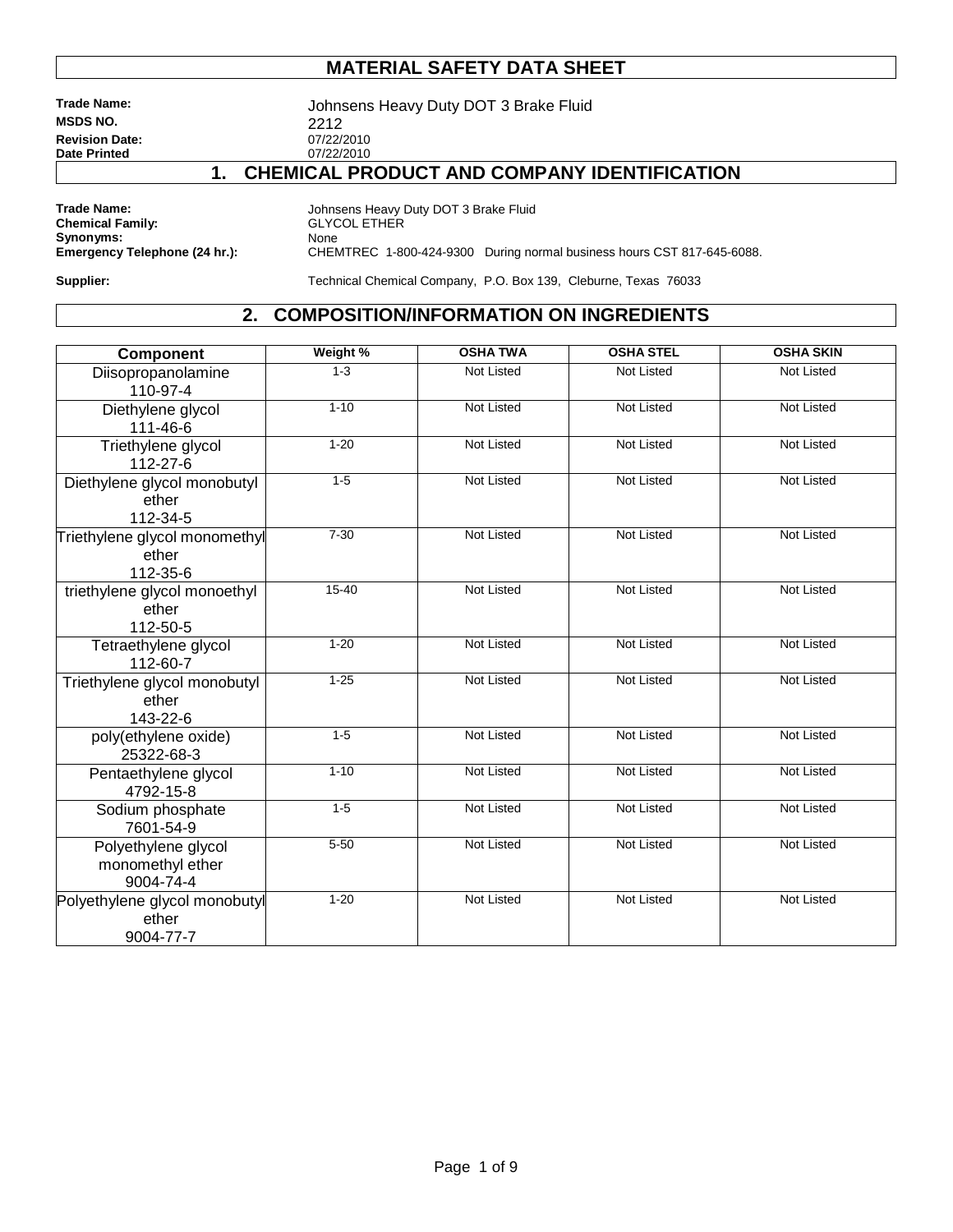| <b>MSDS NO.</b><br>2212<br>07/22/2010<br><b>Revision Date:</b><br>07/22/2010<br><b>Date Printed</b><br><b>OSHA Z PEL</b><br>Weight %<br><b>OSHA Z TWA</b><br><b>OSHA Z Ceiling</b><br>Component<br>$1 - 3$<br><b>Not Listed</b><br><b>Not Listed</b><br><b>Not Listed</b><br>Diisopropanolamine<br>110-97-4<br>$1 - 10$<br><b>Not Listed</b><br><b>Not Listed</b><br><b>Not Listed</b><br>Diethylene glycol<br>111-46-6<br>$1 - 20$<br><b>Not Listed</b><br><b>Not Listed</b><br>Triethylene glycol<br>Listed.<br>112-27-6<br>$1-5$<br><b>Not Listed</b><br><b>Not Listed</b><br><b>Not Listed</b><br>Diethylene glycol monobutyl<br>ether<br>112-34-5<br>$7 - 30$<br><b>Not Listed</b><br>Not Listed<br><b>Not Listed</b><br>Triethylene glycol monomethyl<br>ether<br>112-35-6 | <b>Trade Name:</b>           |           | Johnsens Heavy Duty DOT 3 Brake Fluid |            |            |
|----------------------------------------------------------------------------------------------------------------------------------------------------------------------------------------------------------------------------------------------------------------------------------------------------------------------------------------------------------------------------------------------------------------------------------------------------------------------------------------------------------------------------------------------------------------------------------------------------------------------------------------------------------------------------------------------------------------------------------------------------------------------------------|------------------------------|-----------|---------------------------------------|------------|------------|
|                                                                                                                                                                                                                                                                                                                                                                                                                                                                                                                                                                                                                                                                                                                                                                                  |                              |           |                                       |            |            |
|                                                                                                                                                                                                                                                                                                                                                                                                                                                                                                                                                                                                                                                                                                                                                                                  |                              |           |                                       |            |            |
|                                                                                                                                                                                                                                                                                                                                                                                                                                                                                                                                                                                                                                                                                                                                                                                  |                              |           |                                       |            |            |
|                                                                                                                                                                                                                                                                                                                                                                                                                                                                                                                                                                                                                                                                                                                                                                                  |                              |           |                                       |            |            |
|                                                                                                                                                                                                                                                                                                                                                                                                                                                                                                                                                                                                                                                                                                                                                                                  |                              |           |                                       |            |            |
|                                                                                                                                                                                                                                                                                                                                                                                                                                                                                                                                                                                                                                                                                                                                                                                  |                              |           |                                       |            |            |
|                                                                                                                                                                                                                                                                                                                                                                                                                                                                                                                                                                                                                                                                                                                                                                                  |                              |           |                                       |            |            |
|                                                                                                                                                                                                                                                                                                                                                                                                                                                                                                                                                                                                                                                                                                                                                                                  |                              |           |                                       |            |            |
|                                                                                                                                                                                                                                                                                                                                                                                                                                                                                                                                                                                                                                                                                                                                                                                  |                              |           |                                       |            |            |
|                                                                                                                                                                                                                                                                                                                                                                                                                                                                                                                                                                                                                                                                                                                                                                                  |                              |           |                                       |            |            |
|                                                                                                                                                                                                                                                                                                                                                                                                                                                                                                                                                                                                                                                                                                                                                                                  |                              |           |                                       |            |            |
|                                                                                                                                                                                                                                                                                                                                                                                                                                                                                                                                                                                                                                                                                                                                                                                  |                              |           |                                       |            |            |
|                                                                                                                                                                                                                                                                                                                                                                                                                                                                                                                                                                                                                                                                                                                                                                                  |                              |           |                                       |            |            |
|                                                                                                                                                                                                                                                                                                                                                                                                                                                                                                                                                                                                                                                                                                                                                                                  |                              |           |                                       |            |            |
|                                                                                                                                                                                                                                                                                                                                                                                                                                                                                                                                                                                                                                                                                                                                                                                  |                              |           |                                       |            |            |
|                                                                                                                                                                                                                                                                                                                                                                                                                                                                                                                                                                                                                                                                                                                                                                                  |                              |           |                                       |            |            |
|                                                                                                                                                                                                                                                                                                                                                                                                                                                                                                                                                                                                                                                                                                                                                                                  | triethylene glycol monoethyl | $15 - 40$ | <b>Not Listed</b>                     | Not Listed | Not Listed |
| ether                                                                                                                                                                                                                                                                                                                                                                                                                                                                                                                                                                                                                                                                                                                                                                            |                              |           |                                       |            |            |
| 112-50-5                                                                                                                                                                                                                                                                                                                                                                                                                                                                                                                                                                                                                                                                                                                                                                         |                              |           |                                       |            |            |
| $1 - 20$<br><b>Not Listed</b><br><b>Not Listed</b><br><b>Not Listed</b><br>Tetraethylene glycol                                                                                                                                                                                                                                                                                                                                                                                                                                                                                                                                                                                                                                                                                  |                              |           |                                       |            |            |
| 112-60-7                                                                                                                                                                                                                                                                                                                                                                                                                                                                                                                                                                                                                                                                                                                                                                         |                              |           |                                       |            |            |
| $1 - 25$<br><b>Not Listed</b><br><b>Not Listed</b><br><b>Not Listed</b><br>Triethylene glycol monobutyl                                                                                                                                                                                                                                                                                                                                                                                                                                                                                                                                                                                                                                                                          |                              |           |                                       |            |            |
| ether                                                                                                                                                                                                                                                                                                                                                                                                                                                                                                                                                                                                                                                                                                                                                                            |                              |           |                                       |            |            |
| 143-22-6                                                                                                                                                                                                                                                                                                                                                                                                                                                                                                                                                                                                                                                                                                                                                                         |                              |           |                                       |            |            |
| $1 - 5$<br><b>Not Listed</b><br><b>Not Listed</b><br><b>Not Listed</b><br>poly(ethylene oxide)                                                                                                                                                                                                                                                                                                                                                                                                                                                                                                                                                                                                                                                                                   |                              |           |                                       |            |            |
| 25322-68-3                                                                                                                                                                                                                                                                                                                                                                                                                                                                                                                                                                                                                                                                                                                                                                       |                              |           |                                       |            |            |
| $1 - 10$<br><b>Not Listed</b><br><b>Not Listed</b><br><b>Not Listed</b><br>Pentaethylene glycol                                                                                                                                                                                                                                                                                                                                                                                                                                                                                                                                                                                                                                                                                  |                              |           |                                       |            |            |
| 4792-15-8                                                                                                                                                                                                                                                                                                                                                                                                                                                                                                                                                                                                                                                                                                                                                                        |                              |           |                                       |            |            |
| $1 - 5$<br><b>Not Listed</b><br><b>Not Listed</b><br><b>Not Listed</b><br>Sodium phosphate                                                                                                                                                                                                                                                                                                                                                                                                                                                                                                                                                                                                                                                                                       |                              |           |                                       |            |            |
| 7601-54-9                                                                                                                                                                                                                                                                                                                                                                                                                                                                                                                                                                                                                                                                                                                                                                        |                              |           |                                       |            |            |
| $5 - 50$<br><b>Not Listed</b><br><b>Not Listed</b><br><b>Not Listed</b><br>Polyethylene glycol                                                                                                                                                                                                                                                                                                                                                                                                                                                                                                                                                                                                                                                                                   |                              |           |                                       |            |            |
| monomethyl ether                                                                                                                                                                                                                                                                                                                                                                                                                                                                                                                                                                                                                                                                                                                                                                 |                              |           |                                       |            |            |
| 9004-74-4                                                                                                                                                                                                                                                                                                                                                                                                                                                                                                                                                                                                                                                                                                                                                                        |                              |           |                                       |            |            |
| $1 - 20$<br>Not Listed<br>Not Listed<br><b>Not Listed</b><br>Polyethylene glycol monobutyl                                                                                                                                                                                                                                                                                                                                                                                                                                                                                                                                                                                                                                                                                       |                              |           |                                       |            |            |
| ether                                                                                                                                                                                                                                                                                                                                                                                                                                                                                                                                                                                                                                                                                                                                                                            |                              |           |                                       |            |            |
| 9004-77-7                                                                                                                                                                                                                                                                                                                                                                                                                                                                                                                                                                                                                                                                                                                                                                        |                              |           |                                       |            |            |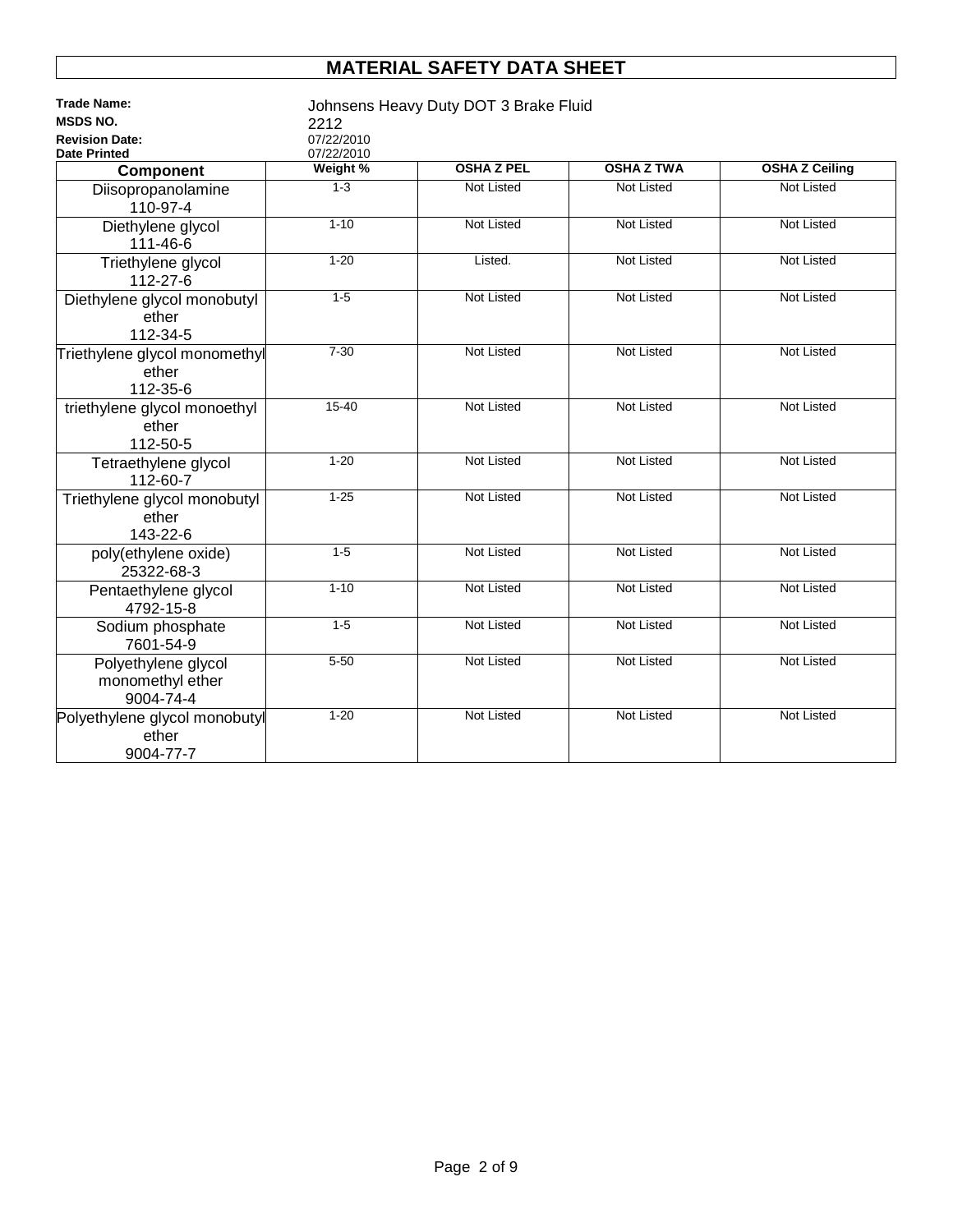| 2212<br>07/22/2010<br>07/22/2010<br><b>Date Printed</b><br><b>ACGIH TLV STEL</b><br><b>ACGIH TLV TWA</b><br><b>ACGIH TLV Ceiling</b><br>Component<br><b>Not Listed</b><br>Not Listed<br><b>Not Listed</b><br>Diisopropanolamine<br>110-97-4<br><b>Not Listed</b><br><b>Not Listed</b><br><b>Not Listed</b><br>Diethylene glycol<br>111-46-6<br>Not Listed<br>Not Listed<br>Not Listed<br>Triethylene glycol<br>112-27-6<br><b>Not Listed</b><br><b>Not Listed</b><br>Not Listed<br>Diethylene glycol monobutyl<br>ether<br>112-34-5<br><b>Not Listed</b><br><b>Not Listed</b><br><b>Not Listed</b><br>Triethylene glycol monomethyl<br>ether<br>112-35-6<br><b>Not Listed</b><br><b>Not Listed</b><br><b>Not Listed</b><br>triethylene glycol monoethyl<br>ether<br>112-50-5<br><b>Not Listed</b><br><b>Not Listed</b><br><b>Not Listed</b><br>Tetraethylene glycol<br>112-60-7<br><b>Not Listed</b><br><b>Not Listed</b><br><b>Not Listed</b><br>Triethylene glycol monobutyl<br>ether<br>143-22-6<br><b>Not Listed</b><br><b>Not Listed</b><br><b>Not Listed</b><br>poly(ethylene oxide)<br>25322-68-3<br><b>Not Listed</b><br><b>Not Listed</b><br>Not Listed<br>Pentaethylene glycol<br>4792-15-8<br><b>Not Listed</b><br>Not Listed<br>Not Listed<br>Sodium phosphate<br>7601-54-9<br><b>Not Listed</b><br>Not Listed<br>Not Listed<br>Polyethylene glycol<br>monomethyl ether<br>9004-74-4<br><b>Not Listed</b><br>Not Listed<br>Not Listed<br>Polyethylene glycol monobutyl<br>ether | <b>Trade Name:</b>    | Johnsens Heavy Duty DOT 3 Brake Fluid |  |  |  |  |
|---------------------------------------------------------------------------------------------------------------------------------------------------------------------------------------------------------------------------------------------------------------------------------------------------------------------------------------------------------------------------------------------------------------------------------------------------------------------------------------------------------------------------------------------------------------------------------------------------------------------------------------------------------------------------------------------------------------------------------------------------------------------------------------------------------------------------------------------------------------------------------------------------------------------------------------------------------------------------------------------------------------------------------------------------------------------------------------------------------------------------------------------------------------------------------------------------------------------------------------------------------------------------------------------------------------------------------------------------------------------------------------------------------------------------------------------------------------------------------------------|-----------------------|---------------------------------------|--|--|--|--|
|                                                                                                                                                                                                                                                                                                                                                                                                                                                                                                                                                                                                                                                                                                                                                                                                                                                                                                                                                                                                                                                                                                                                                                                                                                                                                                                                                                                                                                                                                             | <b>MSDS NO.</b>       |                                       |  |  |  |  |
|                                                                                                                                                                                                                                                                                                                                                                                                                                                                                                                                                                                                                                                                                                                                                                                                                                                                                                                                                                                                                                                                                                                                                                                                                                                                                                                                                                                                                                                                                             | <b>Revision Date:</b> |                                       |  |  |  |  |
|                                                                                                                                                                                                                                                                                                                                                                                                                                                                                                                                                                                                                                                                                                                                                                                                                                                                                                                                                                                                                                                                                                                                                                                                                                                                                                                                                                                                                                                                                             |                       |                                       |  |  |  |  |
|                                                                                                                                                                                                                                                                                                                                                                                                                                                                                                                                                                                                                                                                                                                                                                                                                                                                                                                                                                                                                                                                                                                                                                                                                                                                                                                                                                                                                                                                                             |                       |                                       |  |  |  |  |
|                                                                                                                                                                                                                                                                                                                                                                                                                                                                                                                                                                                                                                                                                                                                                                                                                                                                                                                                                                                                                                                                                                                                                                                                                                                                                                                                                                                                                                                                                             |                       |                                       |  |  |  |  |
|                                                                                                                                                                                                                                                                                                                                                                                                                                                                                                                                                                                                                                                                                                                                                                                                                                                                                                                                                                                                                                                                                                                                                                                                                                                                                                                                                                                                                                                                                             |                       |                                       |  |  |  |  |
|                                                                                                                                                                                                                                                                                                                                                                                                                                                                                                                                                                                                                                                                                                                                                                                                                                                                                                                                                                                                                                                                                                                                                                                                                                                                                                                                                                                                                                                                                             |                       |                                       |  |  |  |  |
|                                                                                                                                                                                                                                                                                                                                                                                                                                                                                                                                                                                                                                                                                                                                                                                                                                                                                                                                                                                                                                                                                                                                                                                                                                                                                                                                                                                                                                                                                             |                       |                                       |  |  |  |  |
|                                                                                                                                                                                                                                                                                                                                                                                                                                                                                                                                                                                                                                                                                                                                                                                                                                                                                                                                                                                                                                                                                                                                                                                                                                                                                                                                                                                                                                                                                             |                       |                                       |  |  |  |  |
|                                                                                                                                                                                                                                                                                                                                                                                                                                                                                                                                                                                                                                                                                                                                                                                                                                                                                                                                                                                                                                                                                                                                                                                                                                                                                                                                                                                                                                                                                             |                       |                                       |  |  |  |  |
|                                                                                                                                                                                                                                                                                                                                                                                                                                                                                                                                                                                                                                                                                                                                                                                                                                                                                                                                                                                                                                                                                                                                                                                                                                                                                                                                                                                                                                                                                             |                       |                                       |  |  |  |  |
|                                                                                                                                                                                                                                                                                                                                                                                                                                                                                                                                                                                                                                                                                                                                                                                                                                                                                                                                                                                                                                                                                                                                                                                                                                                                                                                                                                                                                                                                                             |                       |                                       |  |  |  |  |
|                                                                                                                                                                                                                                                                                                                                                                                                                                                                                                                                                                                                                                                                                                                                                                                                                                                                                                                                                                                                                                                                                                                                                                                                                                                                                                                                                                                                                                                                                             |                       |                                       |  |  |  |  |
|                                                                                                                                                                                                                                                                                                                                                                                                                                                                                                                                                                                                                                                                                                                                                                                                                                                                                                                                                                                                                                                                                                                                                                                                                                                                                                                                                                                                                                                                                             |                       |                                       |  |  |  |  |
|                                                                                                                                                                                                                                                                                                                                                                                                                                                                                                                                                                                                                                                                                                                                                                                                                                                                                                                                                                                                                                                                                                                                                                                                                                                                                                                                                                                                                                                                                             |                       |                                       |  |  |  |  |
|                                                                                                                                                                                                                                                                                                                                                                                                                                                                                                                                                                                                                                                                                                                                                                                                                                                                                                                                                                                                                                                                                                                                                                                                                                                                                                                                                                                                                                                                                             |                       |                                       |  |  |  |  |
|                                                                                                                                                                                                                                                                                                                                                                                                                                                                                                                                                                                                                                                                                                                                                                                                                                                                                                                                                                                                                                                                                                                                                                                                                                                                                                                                                                                                                                                                                             |                       |                                       |  |  |  |  |
|                                                                                                                                                                                                                                                                                                                                                                                                                                                                                                                                                                                                                                                                                                                                                                                                                                                                                                                                                                                                                                                                                                                                                                                                                                                                                                                                                                                                                                                                                             |                       |                                       |  |  |  |  |
|                                                                                                                                                                                                                                                                                                                                                                                                                                                                                                                                                                                                                                                                                                                                                                                                                                                                                                                                                                                                                                                                                                                                                                                                                                                                                                                                                                                                                                                                                             |                       |                                       |  |  |  |  |
|                                                                                                                                                                                                                                                                                                                                                                                                                                                                                                                                                                                                                                                                                                                                                                                                                                                                                                                                                                                                                                                                                                                                                                                                                                                                                                                                                                                                                                                                                             |                       |                                       |  |  |  |  |
|                                                                                                                                                                                                                                                                                                                                                                                                                                                                                                                                                                                                                                                                                                                                                                                                                                                                                                                                                                                                                                                                                                                                                                                                                                                                                                                                                                                                                                                                                             |                       |                                       |  |  |  |  |
|                                                                                                                                                                                                                                                                                                                                                                                                                                                                                                                                                                                                                                                                                                                                                                                                                                                                                                                                                                                                                                                                                                                                                                                                                                                                                                                                                                                                                                                                                             |                       |                                       |  |  |  |  |
|                                                                                                                                                                                                                                                                                                                                                                                                                                                                                                                                                                                                                                                                                                                                                                                                                                                                                                                                                                                                                                                                                                                                                                                                                                                                                                                                                                                                                                                                                             |                       |                                       |  |  |  |  |
|                                                                                                                                                                                                                                                                                                                                                                                                                                                                                                                                                                                                                                                                                                                                                                                                                                                                                                                                                                                                                                                                                                                                                                                                                                                                                                                                                                                                                                                                                             |                       |                                       |  |  |  |  |
|                                                                                                                                                                                                                                                                                                                                                                                                                                                                                                                                                                                                                                                                                                                                                                                                                                                                                                                                                                                                                                                                                                                                                                                                                                                                                                                                                                                                                                                                                             |                       |                                       |  |  |  |  |
|                                                                                                                                                                                                                                                                                                                                                                                                                                                                                                                                                                                                                                                                                                                                                                                                                                                                                                                                                                                                                                                                                                                                                                                                                                                                                                                                                                                                                                                                                             |                       |                                       |  |  |  |  |
|                                                                                                                                                                                                                                                                                                                                                                                                                                                                                                                                                                                                                                                                                                                                                                                                                                                                                                                                                                                                                                                                                                                                                                                                                                                                                                                                                                                                                                                                                             |                       |                                       |  |  |  |  |
|                                                                                                                                                                                                                                                                                                                                                                                                                                                                                                                                                                                                                                                                                                                                                                                                                                                                                                                                                                                                                                                                                                                                                                                                                                                                                                                                                                                                                                                                                             |                       |                                       |  |  |  |  |
|                                                                                                                                                                                                                                                                                                                                                                                                                                                                                                                                                                                                                                                                                                                                                                                                                                                                                                                                                                                                                                                                                                                                                                                                                                                                                                                                                                                                                                                                                             |                       |                                       |  |  |  |  |
|                                                                                                                                                                                                                                                                                                                                                                                                                                                                                                                                                                                                                                                                                                                                                                                                                                                                                                                                                                                                                                                                                                                                                                                                                                                                                                                                                                                                                                                                                             |                       |                                       |  |  |  |  |
|                                                                                                                                                                                                                                                                                                                                                                                                                                                                                                                                                                                                                                                                                                                                                                                                                                                                                                                                                                                                                                                                                                                                                                                                                                                                                                                                                                                                                                                                                             |                       |                                       |  |  |  |  |
|                                                                                                                                                                                                                                                                                                                                                                                                                                                                                                                                                                                                                                                                                                                                                                                                                                                                                                                                                                                                                                                                                                                                                                                                                                                                                                                                                                                                                                                                                             |                       |                                       |  |  |  |  |
|                                                                                                                                                                                                                                                                                                                                                                                                                                                                                                                                                                                                                                                                                                                                                                                                                                                                                                                                                                                                                                                                                                                                                                                                                                                                                                                                                                                                                                                                                             |                       |                                       |  |  |  |  |
|                                                                                                                                                                                                                                                                                                                                                                                                                                                                                                                                                                                                                                                                                                                                                                                                                                                                                                                                                                                                                                                                                                                                                                                                                                                                                                                                                                                                                                                                                             |                       |                                       |  |  |  |  |
|                                                                                                                                                                                                                                                                                                                                                                                                                                                                                                                                                                                                                                                                                                                                                                                                                                                                                                                                                                                                                                                                                                                                                                                                                                                                                                                                                                                                                                                                                             |                       |                                       |  |  |  |  |
|                                                                                                                                                                                                                                                                                                                                                                                                                                                                                                                                                                                                                                                                                                                                                                                                                                                                                                                                                                                                                                                                                                                                                                                                                                                                                                                                                                                                                                                                                             | 9004-77-7             |                                       |  |  |  |  |

# **3. HAZARDS IDENTIFICATION**

| <b>Emergency Overview:</b>                         | Danger: May be fatal if swallowed. This material is an eye irritant. May cause allergic skin reaction. Vapors<br>are mildly to markedly irritating to the lungs depending on the exposure level. Ingestion may cause<br>abdominal discomfort, nausea, and vomiting. May produce central nervous system depression and kidney<br>damage. |
|----------------------------------------------------|-----------------------------------------------------------------------------------------------------------------------------------------------------------------------------------------------------------------------------------------------------------------------------------------------------------------------------------------|
| <b>HMIS Classification:</b><br><b>NFPA Rating:</b> | Health: 2 Flammability: 1 Physical Hazard: 0<br>Health: 2 Flammability: 1 Reactivity: 0                                                                                                                                                                                                                                                 |
|                                                    | 4. FIRST AID MEASURES                                                                                                                                                                                                                                                                                                                   |

| Eye Contact:         | In case of contact, or suspected contact, immediately flush eyes with plenty of water for at least 15 minutes                                                                                                           |
|----------------------|-------------------------------------------------------------------------------------------------------------------------------------------------------------------------------------------------------------------------|
|                      | and get medical attention immediately after flushing.                                                                                                                                                                   |
| Ingestion:           | Induce vomiting immediately as directed by medical personnel. Never give fluids or induce vomiting if the                                                                                                               |
|                      | victim is unconscious or having convulsions.                                                                                                                                                                            |
| Inhalation:          | If inhaled, remove to fresh air. If not breathing give artificial respiration, preferably mouth-to-mouth. If                                                                                                            |
|                      | breathing is difficult give oxygen. Get medical attention. Vapors or mists from this material can irritate the<br>nose, throat and lungs, and cause signs and sysmptoms of central nervous system depression, depending |
|                      | on the concentration and duration of exposure.                                                                                                                                                                          |
| <b>Skin Contact:</b> | Wash with soap and water. Remove contaminated clothing and shoes, and launder before reuse. Get<br>medical attention if irritation persists.                                                                            |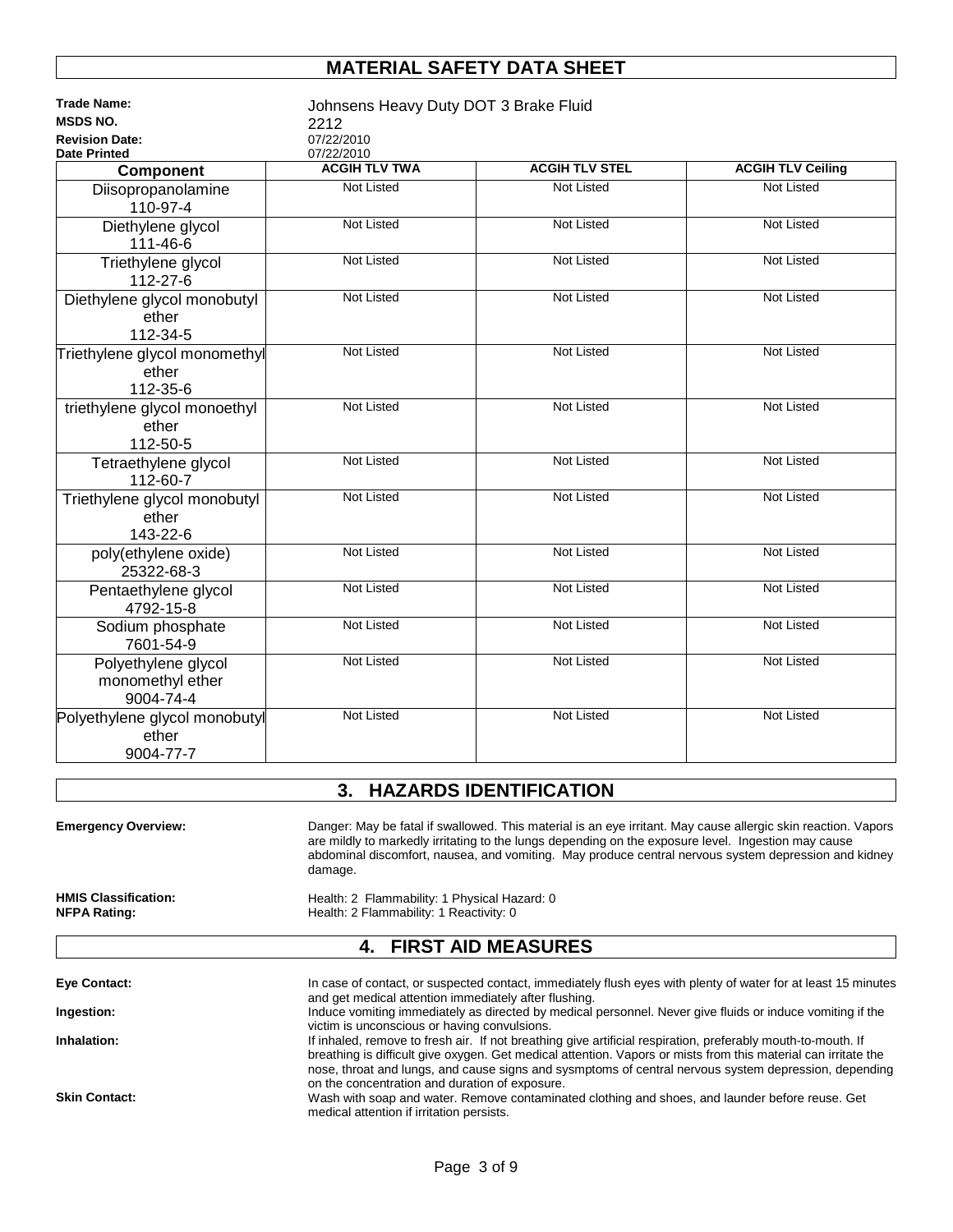| Trade Name:<br><b>MSDS NO.</b>                                    | Johnsens Heavy Duty DOT 3 Brake Fluid                                                                                                                                                                                                                                                                                                                                                                                                               |
|-------------------------------------------------------------------|-----------------------------------------------------------------------------------------------------------------------------------------------------------------------------------------------------------------------------------------------------------------------------------------------------------------------------------------------------------------------------------------------------------------------------------------------------|
| <b>Revision Date:</b>                                             | 2212<br>07/22/2010                                                                                                                                                                                                                                                                                                                                                                                                                                  |
| <b>Date Printed</b>                                               | 07/22/2010                                                                                                                                                                                                                                                                                                                                                                                                                                          |
|                                                                   | 5. FIRE FIGHTING MEASURES                                                                                                                                                                                                                                                                                                                                                                                                                           |
| <b>Flammable Properties</b>                                       |                                                                                                                                                                                                                                                                                                                                                                                                                                                     |
| Flash Point F(C):                                                 | >275 F (>135 C)                                                                                                                                                                                                                                                                                                                                                                                                                                     |
| <b>Flash Point Method:</b>                                        | <b>TAG Closed Cup</b>                                                                                                                                                                                                                                                                                                                                                                                                                               |
| Flammable Limits in Air - Lower (%):                              | Not Determined                                                                                                                                                                                                                                                                                                                                                                                                                                      |
| Flammable Limits in Air - Upper (%):                              | Not Determined                                                                                                                                                                                                                                                                                                                                                                                                                                      |
| Autoignition Temperature F(C):<br><b>Extinguishing Media:</b>     | Not Determined<br>Water fog, carbon dioxide, foam, dry chemical. DO NOT use straight water streams.                                                                                                                                                                                                                                                                                                                                                 |
| <b>Protection Of Fire-Fighters:</b>                               |                                                                                                                                                                                                                                                                                                                                                                                                                                                     |
| <b>Special Fire-Fighting Procedures:</b>                          | Wear approved positive-pressure self-contained breathing apparatus and protective clothing. Do not release<br>runoff from fire control methods to sewers or waterways. Fight from a maximum distance or use unmanned<br>hose holders or monitor nozzles. Containers can build up pressure if exposed to heat; cool with flooding<br>quantities of water until well after the fire is out. Withdraw immediately in case of rising sound from venting |
| <b>Hazardous Combustion Products:</b><br><b>Aerosol Comments:</b> | safety devices or discoloration of vessel.<br>Carbon Dioxide. Carbon Monoxide. Unidentified organic compounds.<br>Not Applicable                                                                                                                                                                                                                                                                                                                    |
|                                                                   | <b>ACCIDENTAL RELEASE MEASURES</b><br>6.                                                                                                                                                                                                                                                                                                                                                                                                            |
|                                                                   |                                                                                                                                                                                                                                                                                                                                                                                                                                                     |
| <b>Personal Precautions:</b><br><b>Spill Procedures:</b>          | Wear appropriate protective clothing and equipment to prevent skin and eye contact.<br>Avoid all sources of ignition; heat, sparks and open flames. Contain any liquid from leaking containers. Wear<br>protective equipment specified. Ventilate spill area. Soak up material with absorbent and place in chemical<br>waste container.                                                                                                             |
| spilled:                                                          | Action to be taken if material is released orlf clean-up is not immediate, cover spill with plastic or canvas to keep dry.                                                                                                                                                                                                                                                                                                                          |
| <b>Environmental Precautions:</b>                                 | Do not allow to enter sanitary drains, sewer or surface and subsurface waters.                                                                                                                                                                                                                                                                                                                                                                      |
|                                                                   | <b>HANDLING AND STORAGE</b><br>7.                                                                                                                                                                                                                                                                                                                                                                                                                   |
| <b>Handling and Storage:</b>                                      | Do Not Swallow. Store in a cool, dry place. Use only in a well ventilated area. Keep container closed when<br>not in use to prevent contact with acidic, basic or oxidizing materials.                                                                                                                                                                                                                                                              |
| 8.                                                                | <b>EXPOSURE CONTROLS/PERSONAL PROTECTION</b>                                                                                                                                                                                                                                                                                                                                                                                                        |
|                                                                   |                                                                                                                                                                                                                                                                                                                                                                                                                                                     |
| <b>Engineering Controls:</b><br>Eyes:                             | Exhaust ventilation. Eyewash stations. Showers.<br>Chemical goggles; also wear a face shield if splashing hazard exists.                                                                                                                                                                                                                                                                                                                            |
| <b>Skin Protection:</b>                                           | Avoid skin contact. Wear protective clothing and gloves. Rubber, Neoprene or Vinyl.                                                                                                                                                                                                                                                                                                                                                                 |
| <b>Respiratory Protection:</b>                                    | An approved respirator (i.e. NIOSH, etc.) should be worn when exposures are expected to exceed the                                                                                                                                                                                                                                                                                                                                                  |
|                                                                   | applicable limits.                                                                                                                                                                                                                                                                                                                                                                                                                                  |
| 9.                                                                | PHYSICAL AND CHEMICAL PROPERTIES                                                                                                                                                                                                                                                                                                                                                                                                                    |
|                                                                   |                                                                                                                                                                                                                                                                                                                                                                                                                                                     |
| Appearance:                                                       | Clear, yellow to amber colloidal liquid                                                                                                                                                                                                                                                                                                                                                                                                             |
| Odor:<br>pH Value:                                                | MILD<br>$10 - 11.5$                                                                                                                                                                                                                                                                                                                                                                                                                                 |
| Vapor Pressure:                                                   | Not Determined                                                                                                                                                                                                                                                                                                                                                                                                                                      |
| Vapor Density (Air=1):                                            | Not Determined                                                                                                                                                                                                                                                                                                                                                                                                                                      |
| Boiling Point (F):                                                | 450 F (232.2 C)                                                                                                                                                                                                                                                                                                                                                                                                                                     |
| <b>Melting/Freezing Point:</b>                                    | $-58$ F. $(-50 C.)$                                                                                                                                                                                                                                                                                                                                                                                                                                 |
| <b>Solubility in Water:</b><br>Bulk Density at 20°C:              | <b>SOLUBLE</b><br>8.33 - 9.02 lb/gal                                                                                                                                                                                                                                                                                                                                                                                                                |

**Molecular Weight:** Mixture

**Decomposition Temperature:** Not Known

**Specific Gravity (H20=1):** 1.000 - 1.070 @ 4 C. Viscosity:<br>
Evaporation Rate:<br>  $\begin{array}{ccc}\n & \times 0 & \\
 & \times 0 & \\
\end{array}$ **Evaporation Rate:**  $\begin{array}{ccc} \text{Exaporation} & \text{Ex} \\ \text{VOC Content}(\%): & \text{O(CORB Method 310)} \end{array}$ **VOC Content(%):** 0 (CARB Method 310)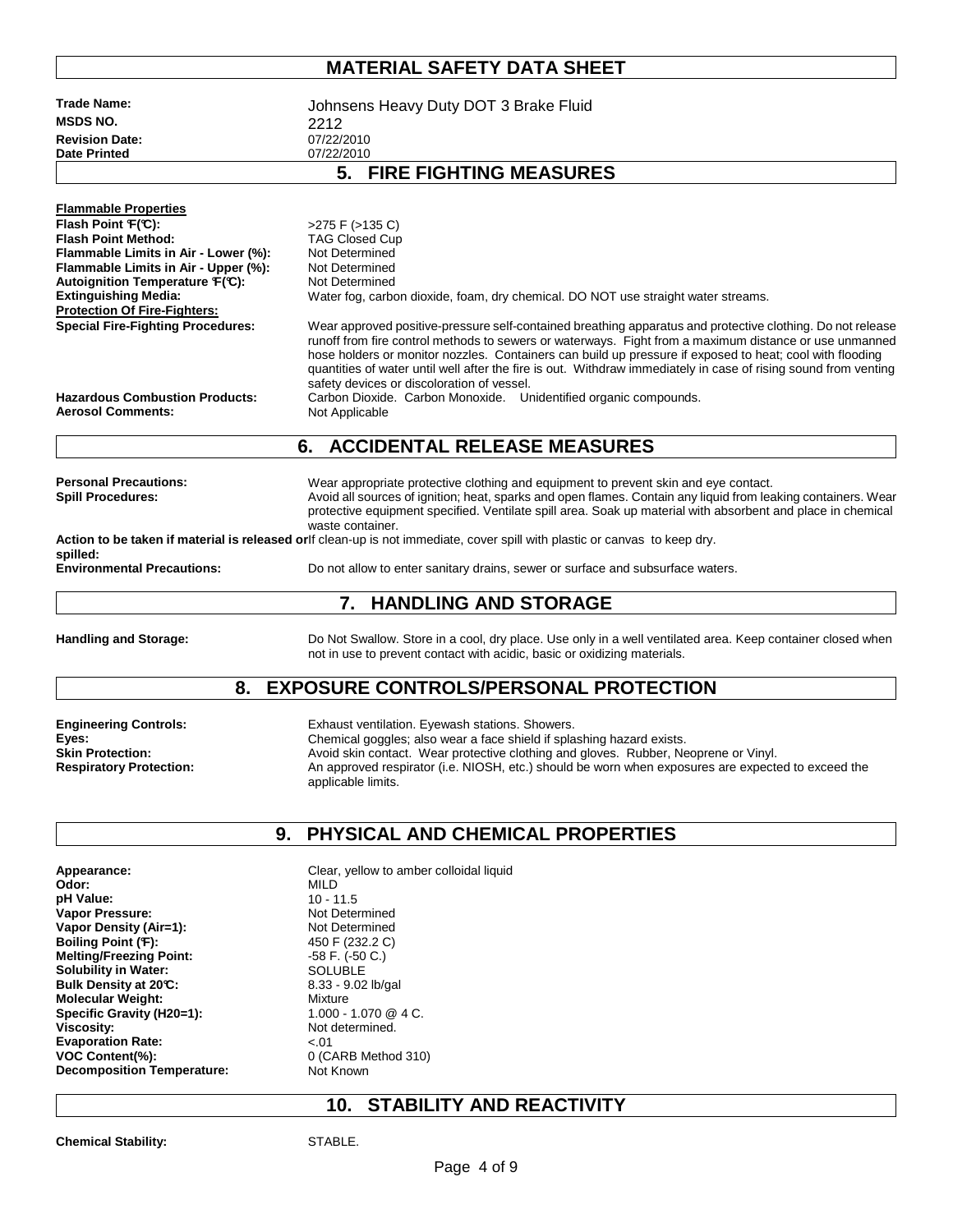| <b>Trade Name:</b>                       | Johnsens Heavy Duty DOT 3 Brake Fluid                       |  |  |  |
|------------------------------------------|-------------------------------------------------------------|--|--|--|
| <b>MSDS NO.</b>                          | 2212                                                        |  |  |  |
| <b>Revision Date:</b>                    | 07/22/2010                                                  |  |  |  |
| <b>Date Printed</b>                      | 07/22/2010                                                  |  |  |  |
|                                          | 10. STABILITY AND REACTIVITY                                |  |  |  |
| <b>Conditions to Avoid:</b>              | Keep away from heat, sparks and flame.                      |  |  |  |
| <b>Materials to Avoid:</b>               | Avoid contact with acidic, basic or oxidizing agents.       |  |  |  |
| <b>Hazardous Decomposition Products:</b> | Carbon monoxide. Carbon dioxide. Unknown organic compounds. |  |  |  |
| <b>Hazardous Polymerization:</b>         | WILL NOT OCCUR                                              |  |  |  |

#### **11. TOXICOLOGICAL INFORMATION**

**Component Route Conserversity Conserversity Species** Conserversity Dose<br> **Rats** Conserversity Doctrines Rats Not know Diisopropanolamine 110-97-4 Not known. Diethylene glycol 111-46-6 Inhalation **Rats** Rats **Not known.** Triethylene glycol 112-27-6 Inhalation **Rats** Rats **Not known.** Diethylene glycol monobutyl ether 112-34-5 Inhalation **Rats** Rats **Not known.** Triethylene glycol monomethyl ether 112-35-6 Inhalation **Rats** Rats **Rats** Not known. triethylene glycol monoethyl ether 112-50-5 Inhalation **Rats** Rats **Not known.** Tetraethylene glycol 112-60-7 Inhalation **Rats** Rats **Not known.** Triethylene glycol monobutyl ether 143-22-6 Inhalation **Rats** Rats **Not known.** poly(ethylene oxide) 25322-68-3 Inhalation **Rats** Rats **Not known.** Pentaethylene glycol 4792-15-8 Inhalation **Rats** Rats **Not known.** Sodium phosphate 7601-54-9 Inhalation **Rats** Rats **Not known.** Polyethylene glycol monomethyl ether 9004-74-4 Inhalation **Rats** Rats **Not known.** Polyethylene glycol monobutyl ether 9004-77-7 Inhalation **Rats** Rats **Not known.** 

**Carcinogenicity:** 

**Toxicological Data:**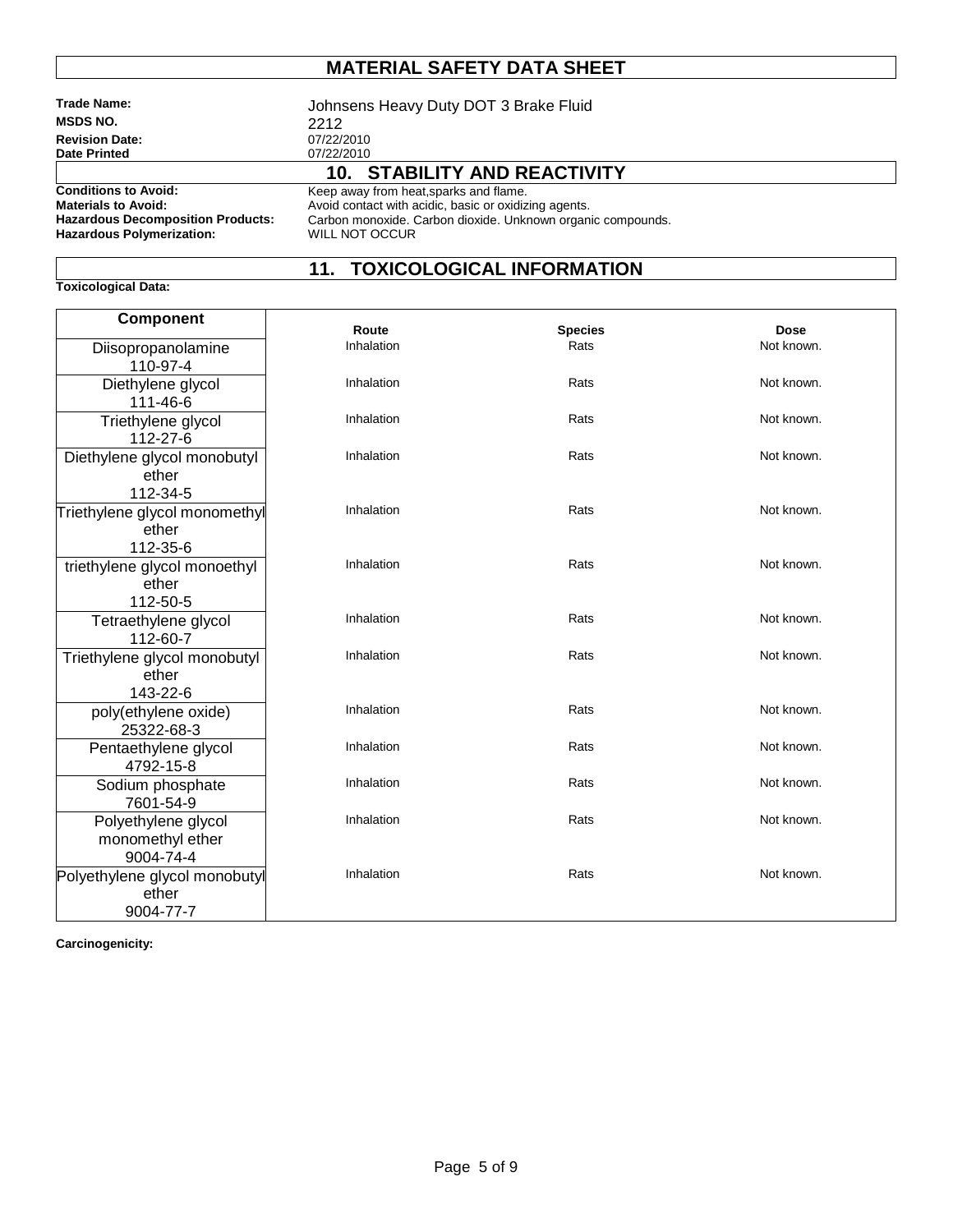| <b>Trade Name:</b><br><b>MSDS NO.</b>                | Johnsens Heavy Duty DOT 3 Brake Fluid |                   |                   |
|------------------------------------------------------|---------------------------------------|-------------------|-------------------|
| <b>Revision Date:</b>                                | 2212<br>07/22/2010                    |                   |                   |
| <b>Date Printed</b>                                  | 07/22/2010                            |                   |                   |
| Component                                            | <b>IARC</b>                           | <b>NTP</b>        | <b>OSHA</b>       |
| Diisopropanolamine<br>110-97-4                       | Not Listed                            | <b>Not Listed</b> | Not Listed        |
| Diethylene glycol<br>111-46-6                        | Not Listed                            | <b>Not Listed</b> | Not Listed        |
| Triethylene glycol<br>112-27-6                       | Not Listed                            | <b>Not Listed</b> | <b>Not Listed</b> |
| Diethylene glycol monobutyl<br>ether<br>112-34-5     | Not Listed                            | <b>Not Listed</b> | <b>Not Listed</b> |
| Triethylene glycol monomethyl<br>ether<br>112-35-6   | Not Listed                            | <b>Not Listed</b> | Not Listed        |
| triethylene glycol monoethyl<br>ether<br>112-50-5    | Not Listed                            | <b>Not Listed</b> | Not Listed        |
| Tetraethylene glycol<br>112-60-7                     | Not Listed                            | <b>Not Listed</b> | Not Listed        |
| Triethylene glycol monobutyl<br>ether<br>143-22-6    | Not Listed                            | <b>Not Listed</b> | Not Listed        |
| poly(ethylene oxide)<br>25322-68-3                   | Not Listed                            | <b>Not Listed</b> | Not Listed        |
| Pentaethylene glycol<br>4792-15-8                    | Not Listed                            | <b>Not Listed</b> | Not Listed        |
| Sodium phosphate<br>7601-54-9                        | Not Listed                            | <b>Not Listed</b> | Not Listed        |
| Polyethylene glycol<br>monomethyl ether<br>9004-74-4 | Not Listed                            | <b>Not Listed</b> | Not Listed        |
| Polyethylene glycol monobutyl<br>ether<br>9004-77-7  | Not Listed                            | <b>Not Listed</b> | <b>Not Listed</b> |

#### **12. ECOLOGICAL INFORMATION**

| Remarks: |  |
|----------|--|
|          |  |

Ecological testing has not been conducted on this product.

#### **13. DISPOSAL CONSIDERATION**

Waste Classification: No specific component of this material is listed as a Hazardous Substance CERCLA (40 CFR 261). However, this product contains various ethylene glycols and glycol ethers which are each included as a broad category on the CERCLA Hazardous substances list. **Waste Management: Recovery and reuse, rather than disposal, should be the ultimate goal of handling efforts.<br>
<b>Disposal Should be made in accordance with federal, state and local regulations.** Disposal should be made in accordance with federal, state and local regulations.

#### **14. TRANSPORTATION INFORMATION**

|           |                              | 14. INANJ      |
|-----------|------------------------------|----------------|
| U.S. DOT: |                              |                |
|           | <b>Proper Shipping Name:</b> | Not Regulated  |
|           | <b>Hazard Class:</b>         | Not Regulated  |
|           | <b>UN/NA Number:</b>         | Not Applicable |
|           | <b>DOT Packing Group:</b>    | Not Applicable |
| IMDG:     |                              |                |
|           | <b>Proper Shipping Name:</b> | Not Regulated  |
|           | <b>Hazard Class:</b>         | Not Applicable |

**Hazard Subclass:** Not Applicable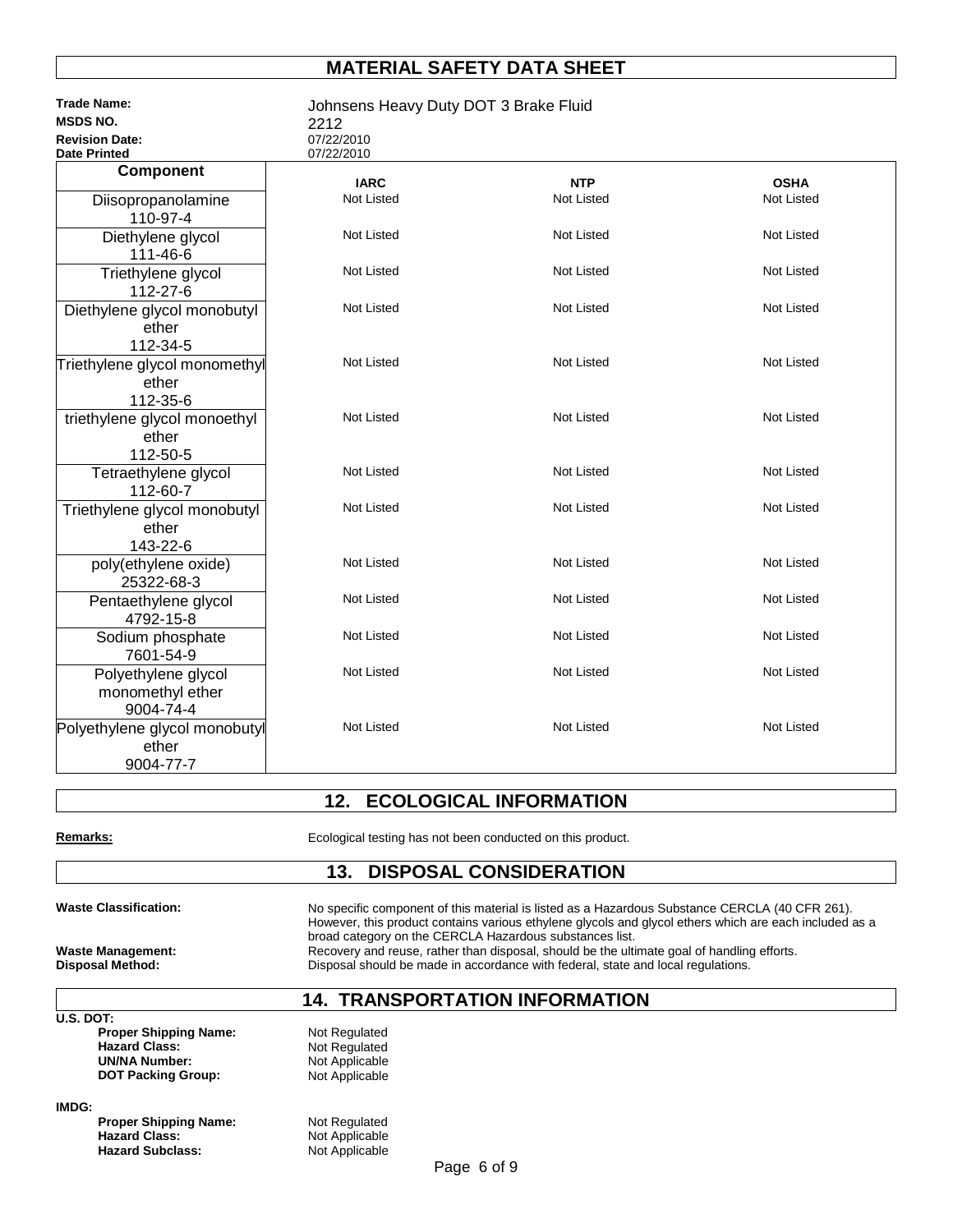**MSDS NO.** 2212<br> **Revision Date:** 2021/22/2010 **Revision Date:** 07/22/2010<br> **Date Printed** 07/22/2010 **Date Printed** 

**Trade Name:** Johnsens Heavy Duty DOT 3 Brake Fluid **14. TRANSPORTATION INFORMATION**

**Packing Group:** Not Applicable **Marine Pollutant:** No

**UN No.:** Not Applicable<br> **Packing Group:** Not Applicable

### **15. REGULATORY INFORMATION**

#### **US Federal Regulations:**

| <b>Component</b>                                    | <b>SARA 313</b>   | <b>SARA 302</b>   | <b>TPQ</b>        | <b>RQ</b>         |
|-----------------------------------------------------|-------------------|-------------------|-------------------|-------------------|
| Diisopropanolamine                                  | <b>Not Listed</b> | <b>Not Listed</b> | Not Listed        | <b>Not Listed</b> |
| 110-97-4                                            |                   |                   |                   |                   |
| Diethylene glycol                                   | Not Listed        | <b>Not Listed</b> | <b>Not Listed</b> | <b>Not Listed</b> |
| 111-46-6                                            |                   |                   |                   |                   |
| Triethylene glycol                                  | <b>Not Listed</b> | <b>Not Listed</b> | Not Listed        | <b>Not Listed</b> |
| 112-27-6                                            |                   |                   |                   |                   |
| Diethylene glycol monobutyl                         | <b>Not Listed</b> | <b>Not Listed</b> | <b>Not Listed</b> | <b>Not Listed</b> |
| ether                                               |                   |                   |                   |                   |
| 112-34-5                                            |                   |                   |                   |                   |
| Triethylene glycol monomethyl <sup>Not Listed</sup> |                   | Not Listed        | Listed.           | Not Listed        |
| ether                                               |                   |                   |                   |                   |
| 112-35-6                                            |                   |                   |                   |                   |
| triethylene glycol monoethyl                        | <b>Not Listed</b> | <b>Not Listed</b> | <b>Not Listed</b> | <b>Not Listed</b> |
| ether                                               |                   |                   |                   |                   |
| 112-50-5                                            |                   |                   |                   |                   |
| Tetraethylene glycol                                | <b>Not Listed</b> | <b>Not Listed</b> | <b>Not Listed</b> | <b>Not Listed</b> |
| 112-60-7                                            | <b>Not Listed</b> | <b>Not Listed</b> | <b>Not Listed</b> | <b>Not Listed</b> |
| Triethylene glycol monobutyl                        |                   |                   |                   |                   |
| ether<br>143-22-6                                   |                   |                   |                   |                   |
|                                                     | Not Listed        | <b>Not Listed</b> | <b>Not Listed</b> | Not Listed        |
| poly(ethylene oxide)<br>25322-68-3                  |                   |                   |                   |                   |
| Pentaethylene glycol                                | Not Listed        | <b>Not Listed</b> | <b>Not Listed</b> | <b>Not Listed</b> |
| 4792-15-8                                           |                   |                   |                   |                   |
| Sodium phosphate                                    | Not Listed        | <b>Not Listed</b> | <b>Not Listed</b> | <b>Not Listed</b> |
| 7601-54-9                                           |                   |                   |                   |                   |
| Polyethylene glycol                                 | Not Listed        | Not Listed        | Not Listed        | Not Listed        |
| monomethyl ether                                    |                   |                   |                   |                   |
| 9004-74-4                                           |                   |                   |                   |                   |
| Polyethylene glycol monobutylNot Listed             |                   | Not Listed        | Not Listed        | Not Listed        |
| ether                                               |                   |                   |                   |                   |
| 9004-77-7                                           |                   |                   |                   |                   |

#### US OSHA HEALTH CLASSIFICATION:

**US OSHA HEALTH CLASSIFICATION:** No specific component of this material is listed as a Hazardous Substance CERCLA (40 CFR 261). However, this product contains various ethylene glycols and glycol ethers which are each included as a broad category on the CERCLA Hazardous substances list.

SARA 311/312 Hazard Catagories: Delayed

**State Regulations:**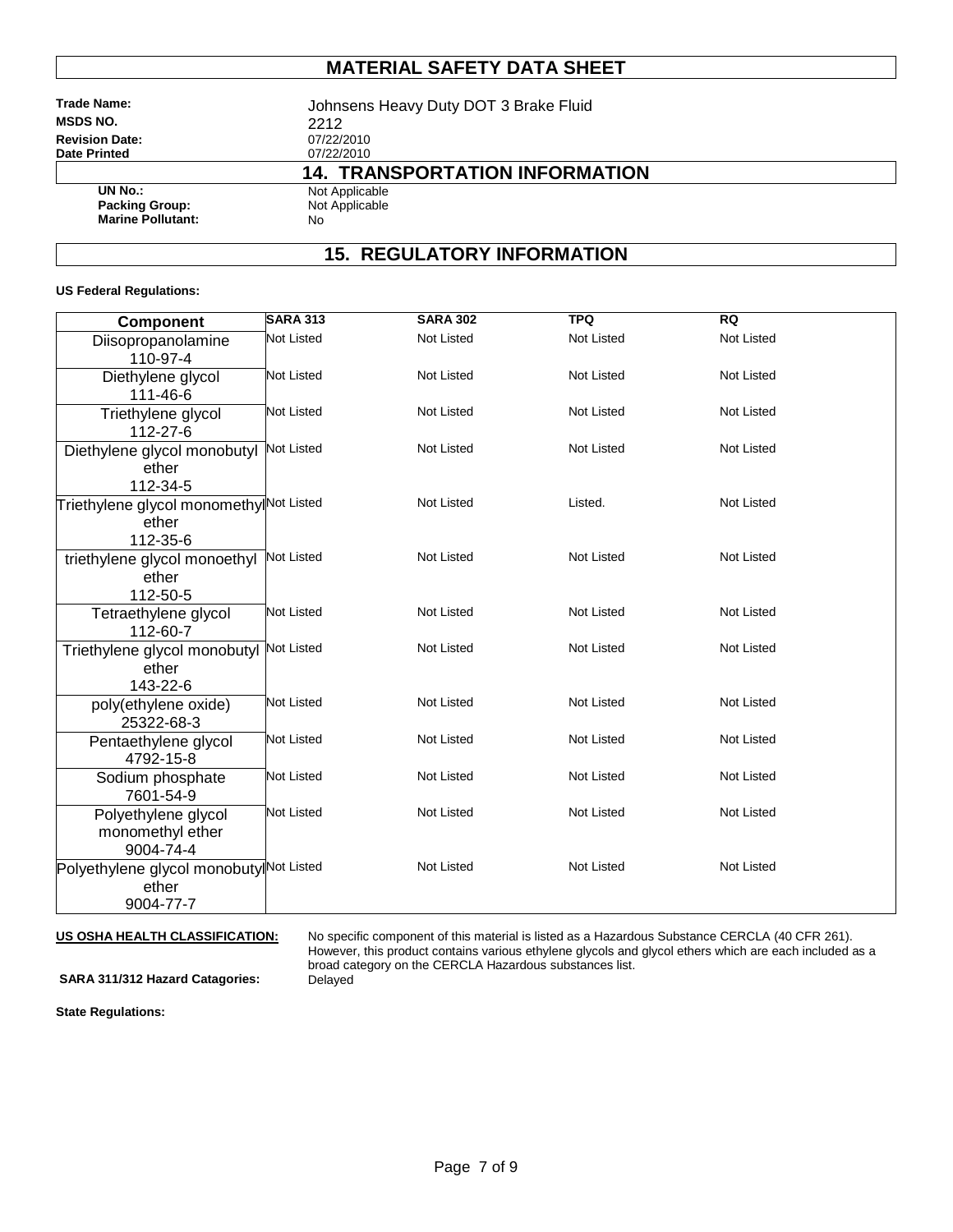| <b>Trade Name:</b>                                   | Johnsens Heavy Duty DOT 3 Brake Fluid |                                                       |                                                   |                                                 |
|------------------------------------------------------|---------------------------------------|-------------------------------------------------------|---------------------------------------------------|-------------------------------------------------|
| <b>MSDS NO.</b>                                      | 2212                                  |                                                       |                                                   |                                                 |
| <b>Revision Date:</b>                                | 07/22/2010                            |                                                       |                                                   |                                                 |
| <b>Date Printed</b>                                  | 07/22/2010                            |                                                       |                                                   |                                                 |
| Component                                            | California Prop. 65<br>Cancer list    | California - Prop 65<br><b>Developmental Toxicity</b> | California Prop. 65<br><b>Reproductive Female</b> | California Prop. 65<br><b>Reproductive Male</b> |
| Diisopropanolamine<br>110-97-4                       | <b>Not Listed</b>                     | <b>Not Listed</b>                                     | <b>Not Listed</b>                                 | Not Listed                                      |
| Diethylene glycol<br>111-46-6                        | Not Listed                            | Not Listed                                            | Not Listed                                        | Not Listed                                      |
| Triethylene glycol<br>112-27-6                       | <b>Not Listed</b>                     | Not Listed                                            | Not Listed                                        | Not Listed                                      |
| Diethylene glycol monobutyl<br>ether<br>112-34-5     | Not Listed                            | Not Listed                                            | <b>Not Listed</b>                                 | Not Listed                                      |
| Triethylene glycol monomethyl<br>ether<br>112-35-6   | Not Listed                            | <b>Not Listed</b>                                     | <b>Not Listed</b>                                 | Not Listed                                      |
| triethylene glycol monoethyl<br>ether<br>112-50-5    | Listed.                               | <b>Not Listed</b>                                     | <b>Not Listed</b>                                 | Not Listed                                      |
| Tetraethylene glycol<br>112-60-7                     | Not Listed                            | Not Listed                                            | Not Listed                                        | Not Listed                                      |
| Triethylene glycol monobutyl<br>ether<br>143-22-6    | <b>Not Listed</b>                     | <b>Not Listed</b>                                     | <b>Not Listed</b>                                 | Not Listed                                      |
| poly(ethylene oxide)<br>25322-68-3                   | <b>Not Listed</b>                     | <b>Not Listed</b>                                     | <b>Not Listed</b>                                 | Not Listed                                      |
| Pentaethylene glycol<br>4792-15-8                    | <b>Not Listed</b>                     | <b>Not Listed</b>                                     | <b>Not Listed</b>                                 | Not Listed                                      |
| Sodium phosphate<br>7601-54-9                        | <b>Not Listed</b>                     | Not Listed                                            | Not Listed                                        | Not Listed                                      |
| Polyethylene glycol<br>monomethyl ether<br>9004-74-4 | <b>Not Listed</b>                     | <b>Not Listed</b>                                     | Listed.                                           | Not Listed                                      |
| Polyethylene glycol monobutyl<br>ether<br>9004-77-7  | Not Listed                            | Not Listed                                            | Not Listed                                        | Not Listed                                      |

U.S. TSCA: COME ONE ONE ONE ONE ONE COMPONENTS OF this product is not listed on the TSCA Inventory.

Canadian Inventory: **One or more components of this product is not listed on the Canadian DSL or NDSL Inventory. Consumer Product Safety Improvement Act of 2008 General Conformity Certification** 

The Supplier identified in Section 1 of this MSDS has evaluated this product and certifies it to be labeled and packaged in compliance with the applicable provisions of the Federal Hazardous Substance Act as stated in 16 CFR 1500 and enforced by the Consumer Product Safety Commission, and where applicable the products that require Child Resistant Closures are packaged in accordance with the Poison Prevention Packaging Act as stated in 16 CFR 1700 and enforced by the Consumer Product Safety Commission. All closures have been tested in accordance with the latest protocols. No other testing is required to certify compliance with the above. The date of manufacture is stamped on the product container.

#### **16. OTHER INFORMATION**

General Notes: **Do not allow undiluted material or large quantities to reach groundwater, bodies of water or sewer system.**